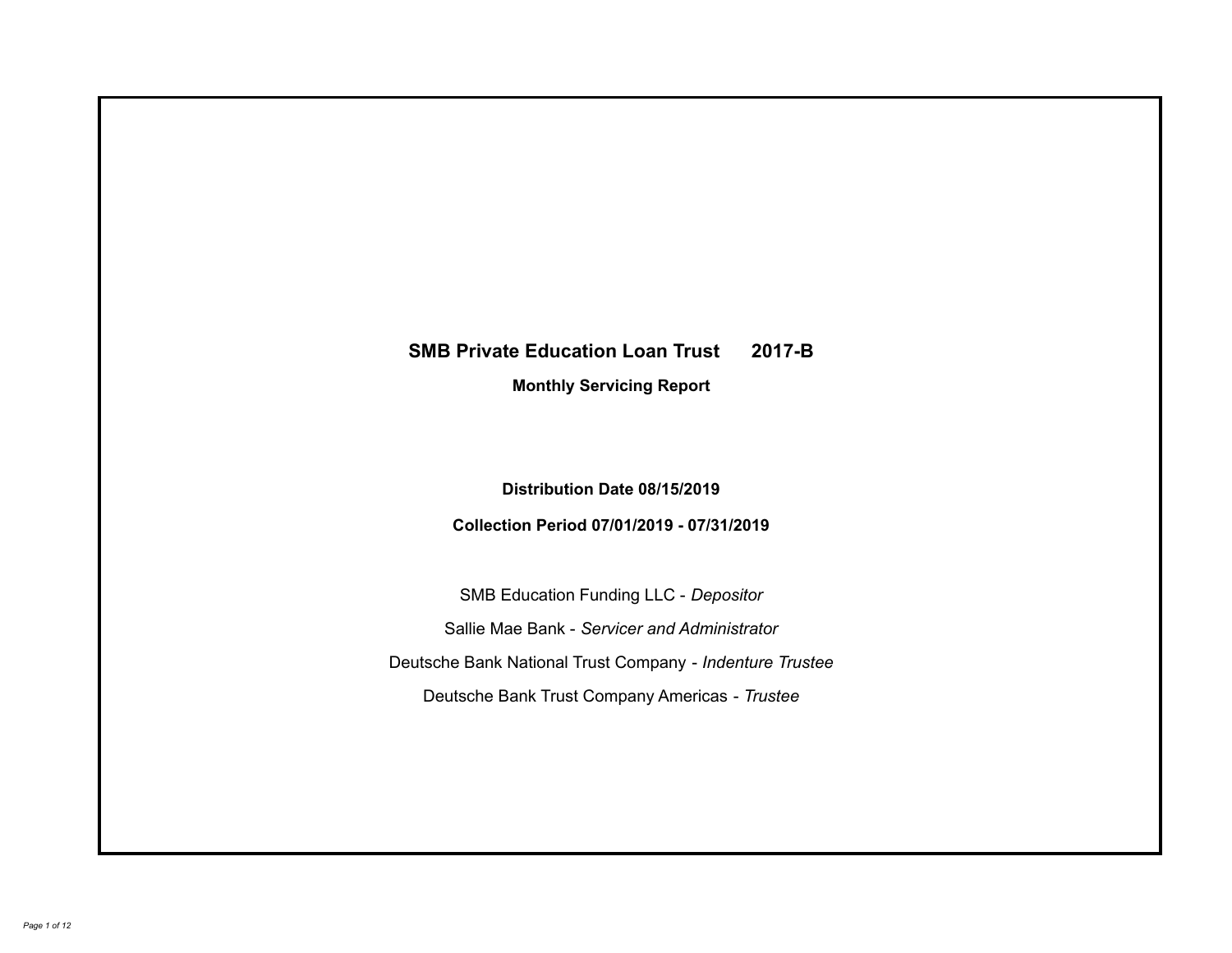| 07/31/2019            |
|-----------------------|
| \$556,695,684.10      |
| 36,762,016.83         |
| \$593,457,700.93      |
|                       |
| 9.69%                 |
| 9.63%                 |
| 9.55%                 |
| 128.37                |
| 52,928                |
| 50,885                |
| 0.793175864<br>10.93% |
|                       |
| 08/15/2019            |
| \$0.00                |
| \$266,957,562.77      |
| \$131,486,560.77      |
| \$50,000,000.00       |
|                       |
| 08/15/2019            |
| \$100,000.00          |
|                       |
| 08/15/2019            |
| \$1,891,480.00        |
|                       |
| 08/15/2019            |
| 24.44%                |
| \$178,037,310.28      |
| \$145,013,577.39      |
|                       |

(1) For additional information, see 'Since Issued CPR Methodology' found on page 11 of this report.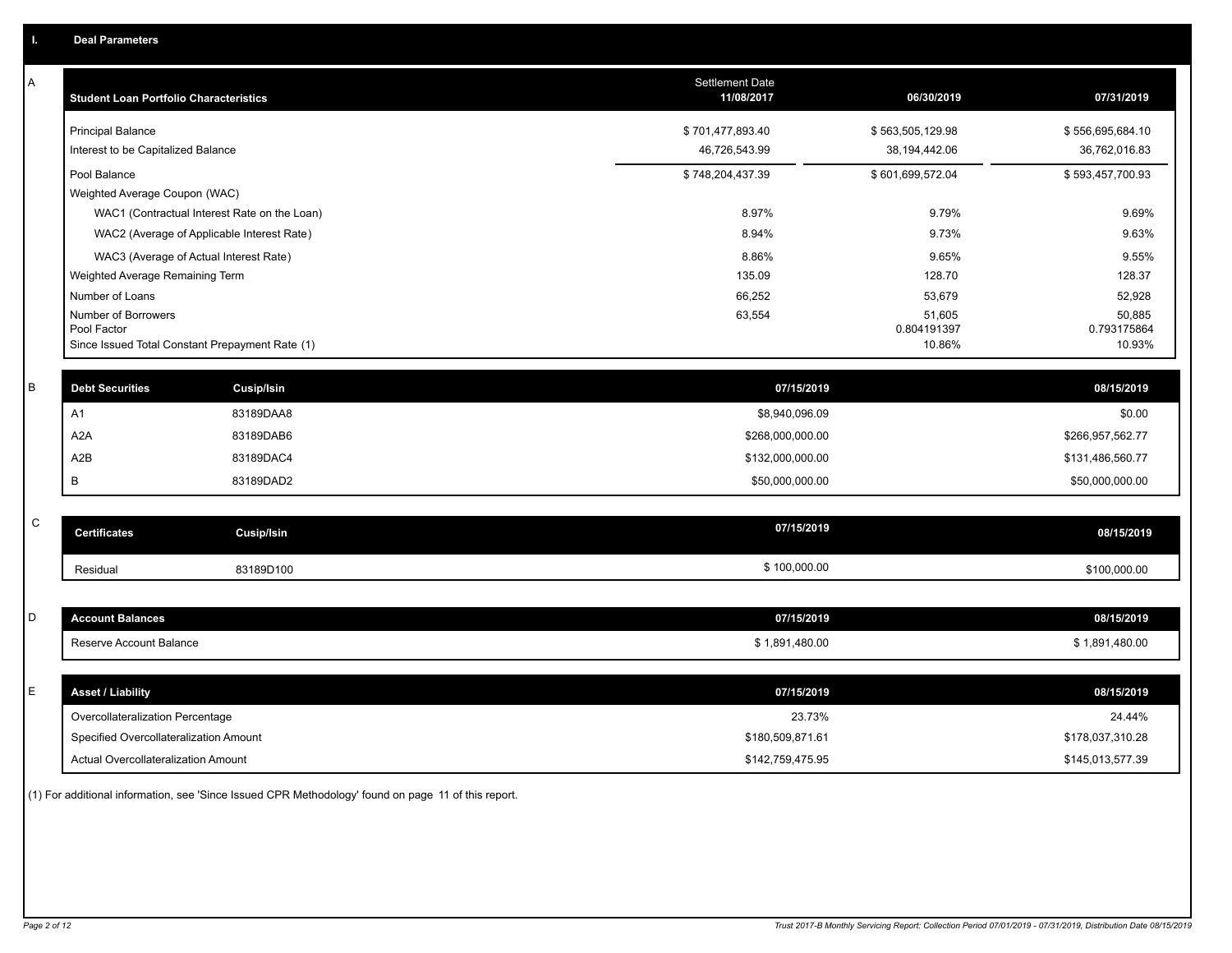### **II. 2017-B Trust Activity 07/01/2019 through 07/31/2019**

| <b>Borrower Principal</b><br>8,774,210.92<br>0.00<br><b>Consolidation Activity Principal</b><br>259.85<br>Seller Principal Reimbursement<br>Servicer Principal Reimbursement<br>0.00<br>0.00<br>Delinquent Principal Purchases by Servicer<br>109,701.27<br><b>Other Principal Deposits</b><br>\$8,884,172.04<br><b>Total Principal Receipts</b><br>В<br><b>Student Loan Interest Receipts</b><br><b>Borrower Interest</b><br>3,014,468.84<br>0.00<br><b>Consolidation Activity Interest</b><br>Seller Interest Reimbursement<br>(0.14)<br>0.00<br>Servicer Interest Reimbursement<br>Delinquent Interest Purchases by Servicer<br>0.00<br>Other Interest Deposits<br>4,568.73<br><b>Total Interest Receipts</b><br>\$3,019,037.43<br>C<br><b>Recoveries on Realized Losses</b><br>\$97,673.73<br>D<br><b>Investment Income</b><br>\$24,231.40<br>Ε<br><b>Funds Borrowed from Next Collection Period</b><br>\$0.00<br>F<br>\$0.00<br><b>Funds Repaid from Prior Collection Period</b><br>G<br>\$0.00<br>Loan Sale or Purchase Proceeds<br>\$0.00<br>н<br>Initial Deposits to Distribution Account<br>\$0.00<br><b>Excess Transferred from Other Accounts</b><br>J<br><b>Borrower Benefit Reimbursements</b><br>\$0.00<br>Κ<br><b>Other Deposits</b><br>\$0.00<br>L<br><b>Other Fees Collected</b><br>\$0.00<br>М<br><b>AVAILABLE FUNDS</b><br>\$12,025,114.60<br>N<br>Non-Cash Principal Activity During Collection Period<br>\$2,074,726.16<br>Aggregate Purchased Amounts by the Depositor, Servicer or Seller<br>O<br>\$114,270.00<br>P<br>\$0.00 | A | <b>Student Loan Principal Receipts</b> |  |
|------------------------------------------------------------------------------------------------------------------------------------------------------------------------------------------------------------------------------------------------------------------------------------------------------------------------------------------------------------------------------------------------------------------------------------------------------------------------------------------------------------------------------------------------------------------------------------------------------------------------------------------------------------------------------------------------------------------------------------------------------------------------------------------------------------------------------------------------------------------------------------------------------------------------------------------------------------------------------------------------------------------------------------------------------------------------------------------------------------------------------------------------------------------------------------------------------------------------------------------------------------------------------------------------------------------------------------------------------------------------------------------------------------------------------------------------------------------------------------------------------------------------------------------------------|---|----------------------------------------|--|
|                                                                                                                                                                                                                                                                                                                                                                                                                                                                                                                                                                                                                                                                                                                                                                                                                                                                                                                                                                                                                                                                                                                                                                                                                                                                                                                                                                                                                                                                                                                                                      |   |                                        |  |
|                                                                                                                                                                                                                                                                                                                                                                                                                                                                                                                                                                                                                                                                                                                                                                                                                                                                                                                                                                                                                                                                                                                                                                                                                                                                                                                                                                                                                                                                                                                                                      |   |                                        |  |
|                                                                                                                                                                                                                                                                                                                                                                                                                                                                                                                                                                                                                                                                                                                                                                                                                                                                                                                                                                                                                                                                                                                                                                                                                                                                                                                                                                                                                                                                                                                                                      |   |                                        |  |
|                                                                                                                                                                                                                                                                                                                                                                                                                                                                                                                                                                                                                                                                                                                                                                                                                                                                                                                                                                                                                                                                                                                                                                                                                                                                                                                                                                                                                                                                                                                                                      |   |                                        |  |
|                                                                                                                                                                                                                                                                                                                                                                                                                                                                                                                                                                                                                                                                                                                                                                                                                                                                                                                                                                                                                                                                                                                                                                                                                                                                                                                                                                                                                                                                                                                                                      |   |                                        |  |
|                                                                                                                                                                                                                                                                                                                                                                                                                                                                                                                                                                                                                                                                                                                                                                                                                                                                                                                                                                                                                                                                                                                                                                                                                                                                                                                                                                                                                                                                                                                                                      |   |                                        |  |
|                                                                                                                                                                                                                                                                                                                                                                                                                                                                                                                                                                                                                                                                                                                                                                                                                                                                                                                                                                                                                                                                                                                                                                                                                                                                                                                                                                                                                                                                                                                                                      |   |                                        |  |
|                                                                                                                                                                                                                                                                                                                                                                                                                                                                                                                                                                                                                                                                                                                                                                                                                                                                                                                                                                                                                                                                                                                                                                                                                                                                                                                                                                                                                                                                                                                                                      |   |                                        |  |
|                                                                                                                                                                                                                                                                                                                                                                                                                                                                                                                                                                                                                                                                                                                                                                                                                                                                                                                                                                                                                                                                                                                                                                                                                                                                                                                                                                                                                                                                                                                                                      |   |                                        |  |
|                                                                                                                                                                                                                                                                                                                                                                                                                                                                                                                                                                                                                                                                                                                                                                                                                                                                                                                                                                                                                                                                                                                                                                                                                                                                                                                                                                                                                                                                                                                                                      |   |                                        |  |
|                                                                                                                                                                                                                                                                                                                                                                                                                                                                                                                                                                                                                                                                                                                                                                                                                                                                                                                                                                                                                                                                                                                                                                                                                                                                                                                                                                                                                                                                                                                                                      |   |                                        |  |
|                                                                                                                                                                                                                                                                                                                                                                                                                                                                                                                                                                                                                                                                                                                                                                                                                                                                                                                                                                                                                                                                                                                                                                                                                                                                                                                                                                                                                                                                                                                                                      |   |                                        |  |
|                                                                                                                                                                                                                                                                                                                                                                                                                                                                                                                                                                                                                                                                                                                                                                                                                                                                                                                                                                                                                                                                                                                                                                                                                                                                                                                                                                                                                                                                                                                                                      |   |                                        |  |
|                                                                                                                                                                                                                                                                                                                                                                                                                                                                                                                                                                                                                                                                                                                                                                                                                                                                                                                                                                                                                                                                                                                                                                                                                                                                                                                                                                                                                                                                                                                                                      |   |                                        |  |
|                                                                                                                                                                                                                                                                                                                                                                                                                                                                                                                                                                                                                                                                                                                                                                                                                                                                                                                                                                                                                                                                                                                                                                                                                                                                                                                                                                                                                                                                                                                                                      |   |                                        |  |
|                                                                                                                                                                                                                                                                                                                                                                                                                                                                                                                                                                                                                                                                                                                                                                                                                                                                                                                                                                                                                                                                                                                                                                                                                                                                                                                                                                                                                                                                                                                                                      |   |                                        |  |
|                                                                                                                                                                                                                                                                                                                                                                                                                                                                                                                                                                                                                                                                                                                                                                                                                                                                                                                                                                                                                                                                                                                                                                                                                                                                                                                                                                                                                                                                                                                                                      |   |                                        |  |
|                                                                                                                                                                                                                                                                                                                                                                                                                                                                                                                                                                                                                                                                                                                                                                                                                                                                                                                                                                                                                                                                                                                                                                                                                                                                                                                                                                                                                                                                                                                                                      |   |                                        |  |
|                                                                                                                                                                                                                                                                                                                                                                                                                                                                                                                                                                                                                                                                                                                                                                                                                                                                                                                                                                                                                                                                                                                                                                                                                                                                                                                                                                                                                                                                                                                                                      |   |                                        |  |
|                                                                                                                                                                                                                                                                                                                                                                                                                                                                                                                                                                                                                                                                                                                                                                                                                                                                                                                                                                                                                                                                                                                                                                                                                                                                                                                                                                                                                                                                                                                                                      |   |                                        |  |
|                                                                                                                                                                                                                                                                                                                                                                                                                                                                                                                                                                                                                                                                                                                                                                                                                                                                                                                                                                                                                                                                                                                                                                                                                                                                                                                                                                                                                                                                                                                                                      |   |                                        |  |
|                                                                                                                                                                                                                                                                                                                                                                                                                                                                                                                                                                                                                                                                                                                                                                                                                                                                                                                                                                                                                                                                                                                                                                                                                                                                                                                                                                                                                                                                                                                                                      |   |                                        |  |
|                                                                                                                                                                                                                                                                                                                                                                                                                                                                                                                                                                                                                                                                                                                                                                                                                                                                                                                                                                                                                                                                                                                                                                                                                                                                                                                                                                                                                                                                                                                                                      |   |                                        |  |
|                                                                                                                                                                                                                                                                                                                                                                                                                                                                                                                                                                                                                                                                                                                                                                                                                                                                                                                                                                                                                                                                                                                                                                                                                                                                                                                                                                                                                                                                                                                                                      |   |                                        |  |
|                                                                                                                                                                                                                                                                                                                                                                                                                                                                                                                                                                                                                                                                                                                                                                                                                                                                                                                                                                                                                                                                                                                                                                                                                                                                                                                                                                                                                                                                                                                                                      |   |                                        |  |
|                                                                                                                                                                                                                                                                                                                                                                                                                                                                                                                                                                                                                                                                                                                                                                                                                                                                                                                                                                                                                                                                                                                                                                                                                                                                                                                                                                                                                                                                                                                                                      |   |                                        |  |
|                                                                                                                                                                                                                                                                                                                                                                                                                                                                                                                                                                                                                                                                                                                                                                                                                                                                                                                                                                                                                                                                                                                                                                                                                                                                                                                                                                                                                                                                                                                                                      |   |                                        |  |
|                                                                                                                                                                                                                                                                                                                                                                                                                                                                                                                                                                                                                                                                                                                                                                                                                                                                                                                                                                                                                                                                                                                                                                                                                                                                                                                                                                                                                                                                                                                                                      |   |                                        |  |
|                                                                                                                                                                                                                                                                                                                                                                                                                                                                                                                                                                                                                                                                                                                                                                                                                                                                                                                                                                                                                                                                                                                                                                                                                                                                                                                                                                                                                                                                                                                                                      |   | Aggregate Loan Substitutions           |  |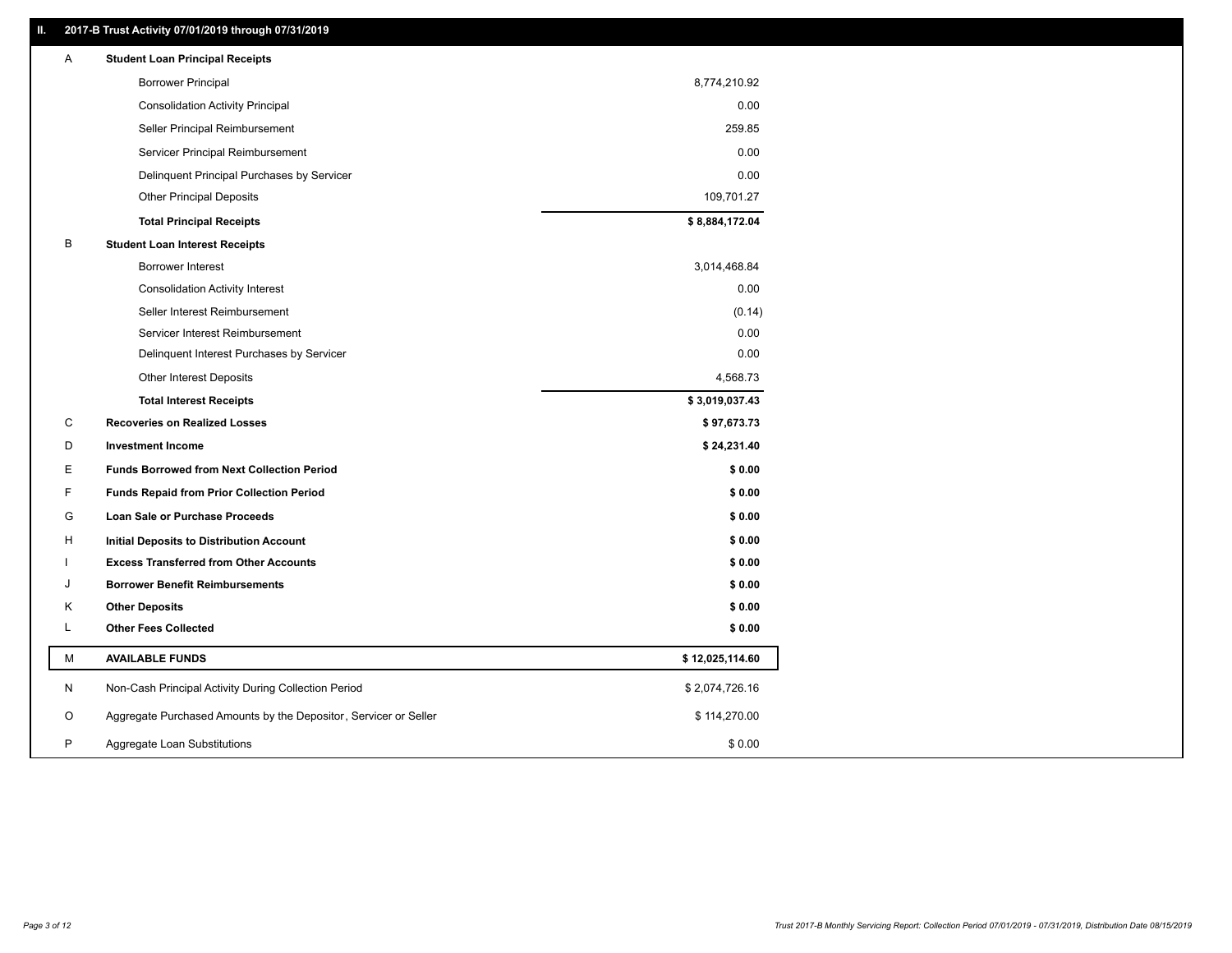|                   |                       |                          |         |                                                           | <b>Loans by Repayment Status</b> |                            |                          |         |                                                           |                |                            |
|-------------------|-----------------------|--------------------------|---------|-----------------------------------------------------------|----------------------------------|----------------------------|--------------------------|---------|-----------------------------------------------------------|----------------|----------------------------|
|                   |                       |                          |         | 07/31/2019                                                |                                  |                            |                          |         | 06/30/2019                                                |                |                            |
|                   |                       | <b>Wtd Avg</b><br>Coupon | # Loans | Principal and<br><b>Interest Accrued</b><br>to Capitalize | % of Principal                   | % of Loans in<br>Repay (1) | <b>Wtd Avg</b><br>Coupon | # Loans | Principal and<br><b>Interest Accrued</b><br>to Capitalize | % of Principal | % of Loans in<br>Repay (1) |
| INTERIM:          | IN SCHOOL             | 10.64%                   | 4,738   | \$62,470,452.35                                           | 10.527%                          | $-$ %                      | 10.73%                   | 4,940   | \$64,810,418.82                                           | 10.771%        | $-$ %                      |
|                   | <b>GRACE</b>          | 10.41%                   | 2,512   | \$34,792,498.24                                           | 5.863%                           | $-$ %                      | 10.50%                   | 2,905   | \$38,933,164.16                                           | 6.471%         | $-$ %                      |
|                   | <b>DEFERMENT</b>      | 10.32%                   | 2,475   | \$28,948,407.10                                           | 4.878%                           | $-$ %                      | 10.41%                   | 2,472   | \$28,984,746.22                                           | 4.817%         | $-$ %                      |
| <b>REPAYMENT:</b> | <b>CURRENT</b>        | 9.23%                    | 40,296  | \$428,147,664.30                                          | 72.145%                          | 91.632%                    | 9.34%                    | 40,723  | \$433,681,984.20                                          | 72.076%        | 92.475%                    |
|                   | 31-60 DAYS DELINQUENT | 9.94%                    | 638     | \$7,832,365.86                                            | 1.320%                           | 1.676%                     | 9.67%                    | 610     | \$7,714,221.05                                            | 1.282%         | 1.645%                     |
|                   | 61-90 DAYS DELINQUENT | 9.79%                    | 281     | \$3,950,471.01                                            | 0.666%                           | 0.845%                     | 10.07%                   | 303     | \$3,704,076.02                                            | 0.616%         | 0.790%                     |
|                   | > 90 DAYS DELINQUENT  | 10.34%                   | 155     | \$1,921,785.01                                            | 0.324%                           | 0.411%                     | 10.71%                   | 173     | \$2,266,099.78                                            | 0.377%         | 0.483%                     |
|                   | FORBEARANCE           | 9.85%                    | 1,833   | \$25,394,057.06                                           | 4.279%                           | 5.435%                     | 9.75%                    | 1,553   | \$21,604,861.79                                           | 3.591%         | 4.607%                     |
| <b>TOTAL</b>      |                       |                          | 52,928  | \$593,457,700.93                                          | 100.00%                          | 100.00%                    |                          | 53,679  | \$601,699,572.04                                          | 100.00%        | 100.00%                    |

Percentages may not total 100% due to rounding \*

1 Loans classified in "Repayment" include any loan for which interim interest only, \$25 fixed payments or full principal and interest payments are due.

|                              |                                                                                                                                                                              |                          |         |                                                           | <b>Loans by Borrower Status</b> |                                |                          |         |                                                           |                |                                |
|------------------------------|------------------------------------------------------------------------------------------------------------------------------------------------------------------------------|--------------------------|---------|-----------------------------------------------------------|---------------------------------|--------------------------------|--------------------------|---------|-----------------------------------------------------------|----------------|--------------------------------|
|                              |                                                                                                                                                                              |                          |         | 07/31/2019                                                |                                 |                                |                          |         | 06/30/2019                                                |                |                                |
|                              |                                                                                                                                                                              | <b>Wtd Avg</b><br>Coupon | # Loans | Principal and<br><b>Interest Accrued</b><br>to Capitalize | % of Principal                  | % of Loans in<br>P&I Repay (2) | <b>Wtd Avg</b><br>Coupon | # Loans | Principal and<br><b>Interest Accrued</b><br>to Capitalize | % of Principal | % of Loans in<br>P&I Repay (2) |
| INTERIM:                     | IN SCHOOL                                                                                                                                                                    | 10.15%                   | 9,319   | \$123,378,486.78                                          | 20.790%                         | $-$ %                          | 10.24%                   | 9,818   | \$129,189,313.51                                          | 21.471%        | $-$ %                          |
|                              | GRACE                                                                                                                                                                        | 9.89%                    | 5,240   | \$72,634,751.45                                           | 12.239%                         | $-$ %                          | 9.97%                    | 5,935   | \$80,547,625.82                                           | 13.387%        | $-$ %                          |
|                              | <b>DEFERMENT</b>                                                                                                                                                             | 9.98%                    | 4,424   | \$51,208,572.66                                           | 8.629%                          | $-$ %                          | 10.06%                   | 4,414   | \$51,489,766.44                                           | 8.557%         | $-$ %                          |
| P&I REPAYMENT:               | <b>CURRENT</b>                                                                                                                                                               | 9.11%                    | 31,105  | \$308,013,701.06                                          | 51.902%                         | 88.961%                        | 9.23%                    | 30,948  | \$306,120,415.70                                          | 50.876%        | 89.910%                        |
|                              | 31-60 DAYS DELINQUENT                                                                                                                                                        | 9.89%                    | 598     | \$7,270,818.43                                            | 1.225%                          | 2.100%                         | 9.56%                    | 559     | \$7,038,306.40                                            | 1.170%         | 2.067%                         |
|                              | 61-90 DAYS DELINQUENT                                                                                                                                                        | 9.75%                    | 264     | \$3,754,147.08                                            | 0.633%                          | 1.084%                         | 10.05%                   | 285     | \$3,502,805.71                                            | 0.582%         | 1.029%                         |
|                              | > 90 DAYS DELINQUENT                                                                                                                                                         | 10.31%                   | 145     | \$1,803,166.41                                            | 0.304%                          | 0.521%                         | 10.70%                   | 167     | \$2,206,476.67                                            | 0.367%         | 0.648%                         |
|                              | <b>FORBEARANCE</b>                                                                                                                                                           | 9.85%                    | 1,833   | \$25,394,057.06                                           | 4.279%                          | 7.334%                         | 9.75%                    | 1,553   | \$21,604,861.79                                           | 3.591%         | 6.346%                         |
| <b>TOTAL</b><br>$\star$<br>2 | Percentages may not total 100% due to rounding<br>Loans classified in "P&I Repayment" includes only those loans for which scheduled principal and interest payments are due. |                          | 52,928  | \$593,457,700.93                                          | 100.00%                         | 100.00%                        |                          | 53,679  | \$601,699,572.04                                          | 100.00%        | 100.00%                        |

WAC reflects WAC3 To conform with company standard reporting these sections now include Princial and Interest Accrued to Capitalize .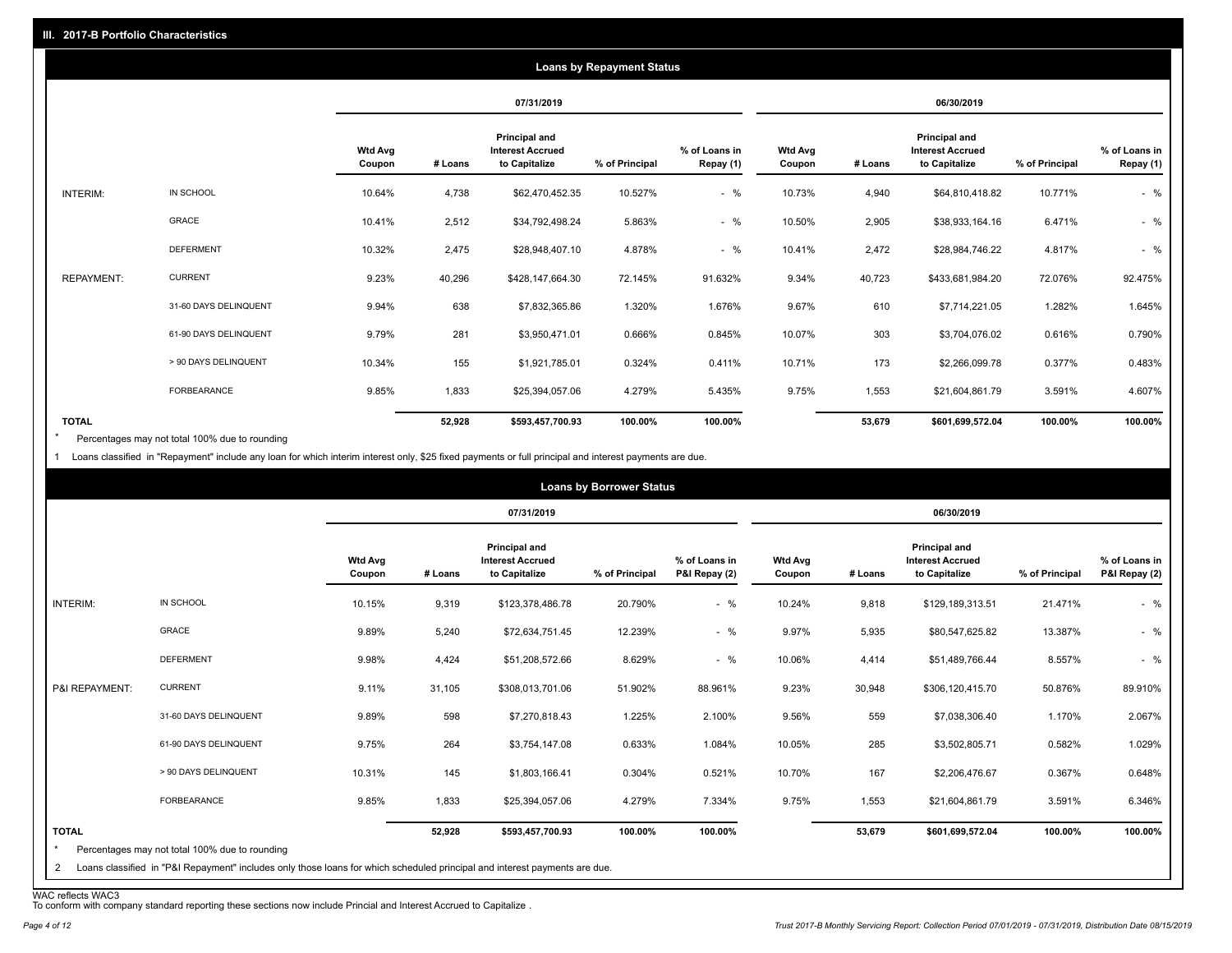| Pool Balance<br>\$593,457,700.93<br>Total # Loans<br>52,928<br>Total # Borrowers<br>50,885<br>Weighted Average Coupon<br>9.63%<br>128.37<br>Weighted Average Remaining Term<br>Percent of Pool - Cosigned<br>92.4%<br>Percent of Pool - Non Cosigned<br>7.6%<br>Borrower Interest Accrued for Period<br>\$4,539,915.92<br>Outstanding Borrower Interest Accrued<br>\$40,295,536.52<br>Gross Principal Realized Loss - Periodic *<br>\$762,095.48<br>Gross Principal Realized Loss - Cumulative *<br>\$8,769,731.97<br>Recoveries on Realized Losses - Periodic<br>\$97,673.73<br>Recoveries on Realized Losses - Cumulative<br>\$936,409.53<br>Net Losses - Periodic<br>\$664,421.75<br>Net Losses - Cumulative<br>\$7,833,322.44<br>Non-Cash Principal Activity - Capitalized Interest<br>\$2,837,664.45<br>Since Issued Total Constant Prepayment Rate (CPR) (1)<br>10.93%<br><b>Loan Substitutions</b><br>\$0.00<br><b>Cumulative Loan Substitutions</b><br>\$0.00<br><b>Unpaid Servicing Fees</b><br>\$0.00<br><b>Unpaid Administration Fees</b><br>\$0.00<br><b>Unpaid Carryover Servicing Fees</b><br>\$0.00<br>Note Interest Shortfall<br>\$0.00<br>Loans in Modification<br>\$23,792,227.09<br>% of Loans in Modification as a % of Loans in Repayment (P&I)<br>7.42%<br>% Annualized Gross Principal Realized Loss - Periodic as a %<br>2.85%<br>of Loans in Repayment (P&I) * 12 | 6/30/2019        |  |
|--------------------------------------------------------------------------------------------------------------------------------------------------------------------------------------------------------------------------------------------------------------------------------------------------------------------------------------------------------------------------------------------------------------------------------------------------------------------------------------------------------------------------------------------------------------------------------------------------------------------------------------------------------------------------------------------------------------------------------------------------------------------------------------------------------------------------------------------------------------------------------------------------------------------------------------------------------------------------------------------------------------------------------------------------------------------------------------------------------------------------------------------------------------------------------------------------------------------------------------------------------------------------------------------------------------------------------------------------------------------------------------------|------------------|--|
|                                                                                                                                                                                                                                                                                                                                                                                                                                                                                                                                                                                                                                                                                                                                                                                                                                                                                                                                                                                                                                                                                                                                                                                                                                                                                                                                                                                            | \$601,699,572.04 |  |
|                                                                                                                                                                                                                                                                                                                                                                                                                                                                                                                                                                                                                                                                                                                                                                                                                                                                                                                                                                                                                                                                                                                                                                                                                                                                                                                                                                                            | 53,679           |  |
|                                                                                                                                                                                                                                                                                                                                                                                                                                                                                                                                                                                                                                                                                                                                                                                                                                                                                                                                                                                                                                                                                                                                                                                                                                                                                                                                                                                            | 51,605           |  |
|                                                                                                                                                                                                                                                                                                                                                                                                                                                                                                                                                                                                                                                                                                                                                                                                                                                                                                                                                                                                                                                                                                                                                                                                                                                                                                                                                                                            | 9.73%            |  |
|                                                                                                                                                                                                                                                                                                                                                                                                                                                                                                                                                                                                                                                                                                                                                                                                                                                                                                                                                                                                                                                                                                                                                                                                                                                                                                                                                                                            | 128.70           |  |
|                                                                                                                                                                                                                                                                                                                                                                                                                                                                                                                                                                                                                                                                                                                                                                                                                                                                                                                                                                                                                                                                                                                                                                                                                                                                                                                                                                                            | 92.4%            |  |
|                                                                                                                                                                                                                                                                                                                                                                                                                                                                                                                                                                                                                                                                                                                                                                                                                                                                                                                                                                                                                                                                                                                                                                                                                                                                                                                                                                                            | 7.6%             |  |
|                                                                                                                                                                                                                                                                                                                                                                                                                                                                                                                                                                                                                                                                                                                                                                                                                                                                                                                                                                                                                                                                                                                                                                                                                                                                                                                                                                                            | \$4,449,196.59   |  |
|                                                                                                                                                                                                                                                                                                                                                                                                                                                                                                                                                                                                                                                                                                                                                                                                                                                                                                                                                                                                                                                                                                                                                                                                                                                                                                                                                                                            | \$41,665,524.61  |  |
|                                                                                                                                                                                                                                                                                                                                                                                                                                                                                                                                                                                                                                                                                                                                                                                                                                                                                                                                                                                                                                                                                                                                                                                                                                                                                                                                                                                            | \$653,050.34     |  |
|                                                                                                                                                                                                                                                                                                                                                                                                                                                                                                                                                                                                                                                                                                                                                                                                                                                                                                                                                                                                                                                                                                                                                                                                                                                                                                                                                                                            | \$8,007,636.49   |  |
|                                                                                                                                                                                                                                                                                                                                                                                                                                                                                                                                                                                                                                                                                                                                                                                                                                                                                                                                                                                                                                                                                                                                                                                                                                                                                                                                                                                            | \$108,738.17     |  |
|                                                                                                                                                                                                                                                                                                                                                                                                                                                                                                                                                                                                                                                                                                                                                                                                                                                                                                                                                                                                                                                                                                                                                                                                                                                                                                                                                                                            | \$838,735.80     |  |
|                                                                                                                                                                                                                                                                                                                                                                                                                                                                                                                                                                                                                                                                                                                                                                                                                                                                                                                                                                                                                                                                                                                                                                                                                                                                                                                                                                                            | \$544,312.17     |  |
|                                                                                                                                                                                                                                                                                                                                                                                                                                                                                                                                                                                                                                                                                                                                                                                                                                                                                                                                                                                                                                                                                                                                                                                                                                                                                                                                                                                            | \$7,168,900.69   |  |
|                                                                                                                                                                                                                                                                                                                                                                                                                                                                                                                                                                                                                                                                                                                                                                                                                                                                                                                                                                                                                                                                                                                                                                                                                                                                                                                                                                                            | \$2,944,018.12   |  |
|                                                                                                                                                                                                                                                                                                                                                                                                                                                                                                                                                                                                                                                                                                                                                                                                                                                                                                                                                                                                                                                                                                                                                                                                                                                                                                                                                                                            | 10.86%           |  |
|                                                                                                                                                                                                                                                                                                                                                                                                                                                                                                                                                                                                                                                                                                                                                                                                                                                                                                                                                                                                                                                                                                                                                                                                                                                                                                                                                                                            | \$0.00           |  |
|                                                                                                                                                                                                                                                                                                                                                                                                                                                                                                                                                                                                                                                                                                                                                                                                                                                                                                                                                                                                                                                                                                                                                                                                                                                                                                                                                                                            | \$0.00           |  |
|                                                                                                                                                                                                                                                                                                                                                                                                                                                                                                                                                                                                                                                                                                                                                                                                                                                                                                                                                                                                                                                                                                                                                                                                                                                                                                                                                                                            | \$0.00           |  |
|                                                                                                                                                                                                                                                                                                                                                                                                                                                                                                                                                                                                                                                                                                                                                                                                                                                                                                                                                                                                                                                                                                                                                                                                                                                                                                                                                                                            | \$0.00           |  |
|                                                                                                                                                                                                                                                                                                                                                                                                                                                                                                                                                                                                                                                                                                                                                                                                                                                                                                                                                                                                                                                                                                                                                                                                                                                                                                                                                                                            | \$0.00           |  |
|                                                                                                                                                                                                                                                                                                                                                                                                                                                                                                                                                                                                                                                                                                                                                                                                                                                                                                                                                                                                                                                                                                                                                                                                                                                                                                                                                                                            | \$0.00           |  |
|                                                                                                                                                                                                                                                                                                                                                                                                                                                                                                                                                                                                                                                                                                                                                                                                                                                                                                                                                                                                                                                                                                                                                                                                                                                                                                                                                                                            | \$23,139,191.39  |  |
|                                                                                                                                                                                                                                                                                                                                                                                                                                                                                                                                                                                                                                                                                                                                                                                                                                                                                                                                                                                                                                                                                                                                                                                                                                                                                                                                                                                            | 7.26%            |  |
|                                                                                                                                                                                                                                                                                                                                                                                                                                                                                                                                                                                                                                                                                                                                                                                                                                                                                                                                                                                                                                                                                                                                                                                                                                                                                                                                                                                            |                  |  |
|                                                                                                                                                                                                                                                                                                                                                                                                                                                                                                                                                                                                                                                                                                                                                                                                                                                                                                                                                                                                                                                                                                                                                                                                                                                                                                                                                                                            | 2.46%            |  |
| % Gross Principal Realized Loss - Cumulative as a % of<br>Original Pool Balance<br>1.17%                                                                                                                                                                                                                                                                                                                                                                                                                                                                                                                                                                                                                                                                                                                                                                                                                                                                                                                                                                                                                                                                                                                                                                                                                                                                                                   | 1.07%            |  |

\* In accordance with the Servicer's current policies and procedures, after September 1, 2017 loans subject to bankruptcy claims generally will not be reported as a charged- off unless and until they are delinquent for 120

(1) For additional information, see 'Since Issued CPR Methodology' found on page 11 of this report.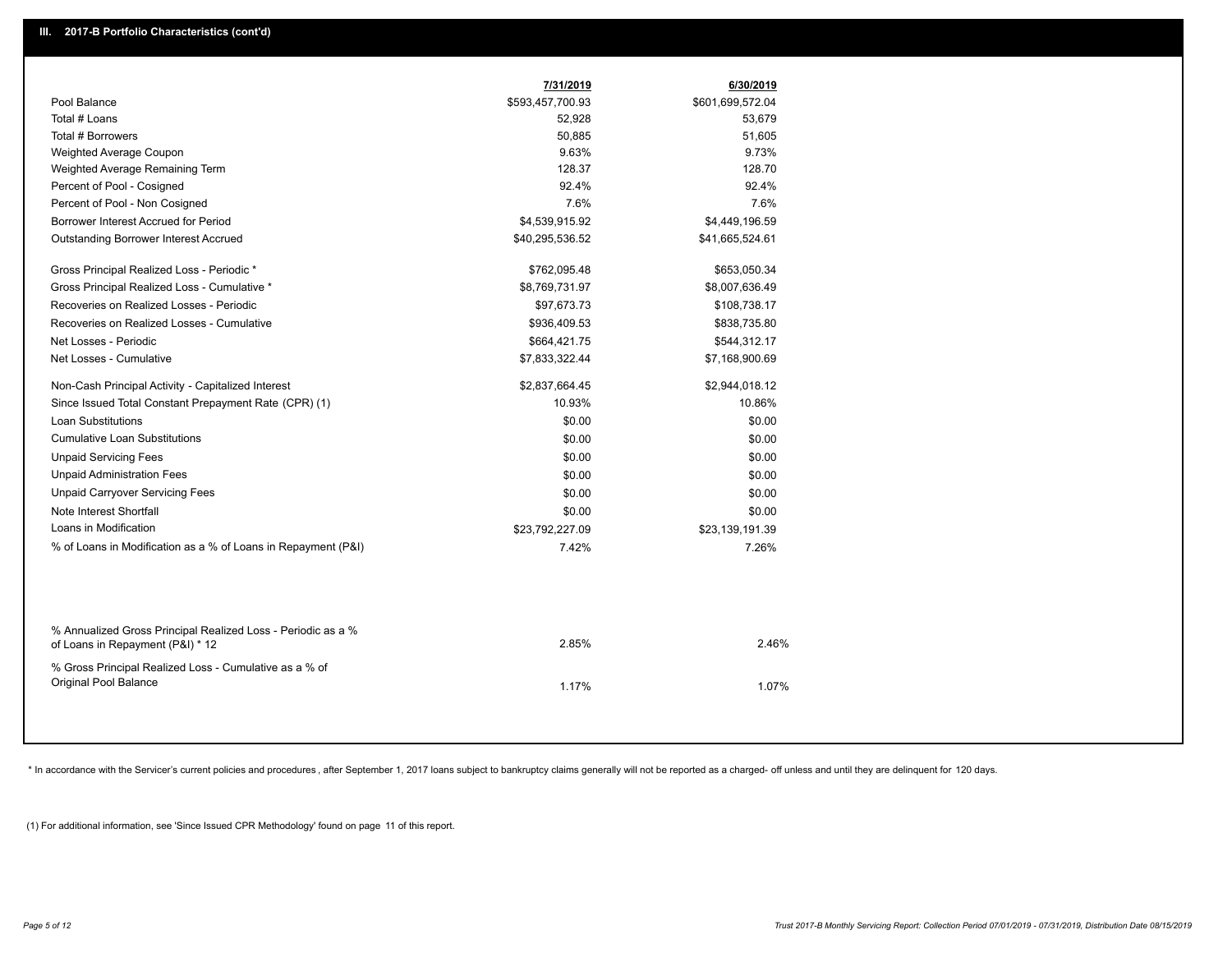#### **Loan Program**  A

|                                    | Weighted<br><b>Average Coupon</b> | # LOANS | <b>\$ AMOUNT</b> | $%$ *    |
|------------------------------------|-----------------------------------|---------|------------------|----------|
| - Smart Option Interest-Only Loans | 8.56%                             | 12,501  | \$109,769,345.75 | 18.497%  |
| - Smart Option Fixed Pay Loans     | 9.57%                             | 13,190  | \$180,811,004.80 | 30.467%  |
| - Smart Option Deferred Loans      | 9.88%                             | 27.237  | \$302,877,350.38 | 51.036%  |
| - Other Loan Programs              | $0.00\%$                          | 0       | \$0.00           | 0.000%   |
| <b>Total</b>                       | 9.55%                             | 52,928  | \$593,457,700.93 | 100.000% |

\* Percentages may not total 100% due to rounding

B

C

**Index Type**

|                       | Weighted<br><b>Average Coupon</b> | # LOANS | <b>S AMOUNT</b>  | $%$ *     |
|-----------------------|-----------------------------------|---------|------------------|-----------|
| - Fixed Rate Loans    | 8.50%                             | 11.211  | \$137,858,528.72 | 23.230%   |
| - LIBOR Indexed Loans | 9.86%                             | 41,717  | \$455,599,172.21 | 76.770%   |
| - Other Index Rates   | $0.00\%$                          |         | \$0.00           | $0.000\%$ |
| Total                 | 9.55%                             | 52,928  | \$593,457,700.93 | 100.000%  |

\* Percentages may not total 100% due to rounding

### **Weighted Average Recent FICO**

| \$39,629,959.34  | 6.678%   |
|------------------|----------|
|                  |          |
| \$35,074,734.35  | 5.910%   |
| \$66,598,971.95  | 11.222%  |
| \$131,844,490.41 | 22.216%  |
| \$320,188,605.99 | 53.953%  |
| \$120,938.89     | 0.020%   |
| \$593,457,700.93 | 100.000% |
|                  |          |

WAC reflects WAC3

To conform with company standard reporting these sections now include Princial and Interest Accrued to Capitalize .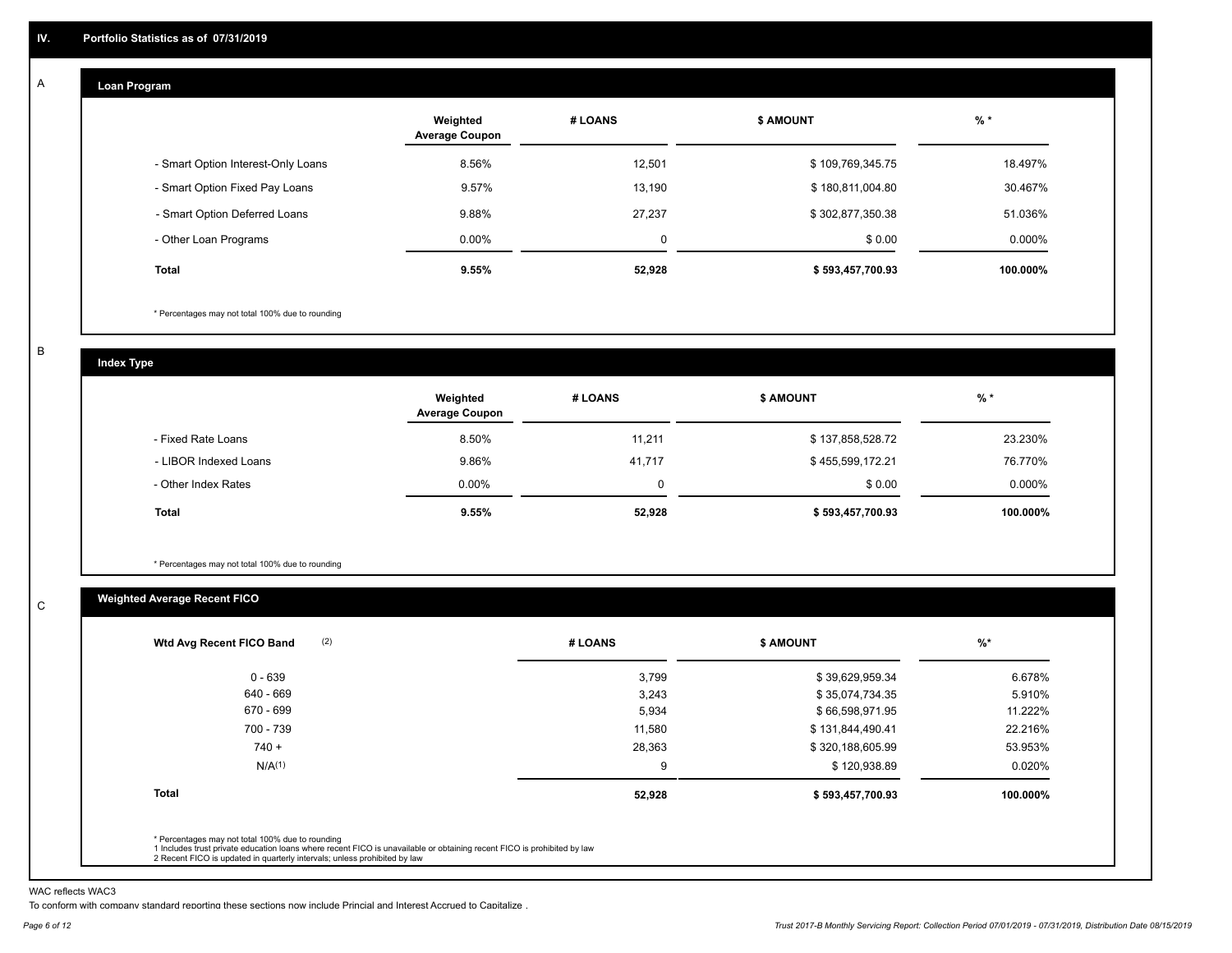| А. | <b>Reserve Account</b>                                                                  |                           |  |
|----|-----------------------------------------------------------------------------------------|---------------------------|--|
|    | Specified Reserve Account Balance                                                       | \$1,891,480.00            |  |
|    | Actual Reserve Account Balance                                                          | \$1,891,480.00            |  |
| В. | <b>Principal Distribution Amount</b>                                                    |                           |  |
|    | Class A Notes Outstanding<br>i.                                                         | \$408,940,096.09          |  |
|    | Pool Balance<br>ii.                                                                     | \$593,457,700.93          |  |
|    | iii.<br>First Priority Principal Distribution Amount (i - ii)                           | \$0.00                    |  |
|    | Class A and B Notes Outstanding<br>iv.                                                  | \$458,940,096.09          |  |
|    | First Priority Principal Distribution Amount<br>۷.                                      | \$0.00                    |  |
|    | Pool Balance<br>vi.                                                                     | \$593,457,700.93          |  |
|    | Specified Overcollateralization Amount<br>vii.                                          | \$178,037,310.28          |  |
|    | Regular Principal Distribution Amount (if (iv > 0, (iv - v) - (vi - vii))<br>viii.      | \$43,519,705.44           |  |
|    | Pool Balance<br>ix.                                                                     | \$593,457,700.93          |  |
|    | 10% of Initial Pool Balance<br>х.                                                       | \$74,820,443.74           |  |
|    | First Priority Principal Distribution Amount<br>xi.                                     | \$0.00                    |  |
|    | Regular Principal Distribution Amount<br>xii.                                           | \$43,519,705.44           |  |
|    | Available Funds (after payment of waterfall items A through I)<br>xiii.                 | \$0.00                    |  |
|    | Additional Principal Distribution Amount (if(vi <= x,min(xiii, vi - xi - xii)))<br>xiv. | \$0.00                    |  |
| C. | <b>R-2 Certificate</b>                                                                  |                           |  |
|    | <b>Previous Notional Balance</b>                                                        | \$45,942,940.00           |  |
|    | Shortfall of Principal                                                                  | \$0.00                    |  |
|    | Shortfall of Interest                                                                   | \$0.00                    |  |
|    | <b>Current Notional Balance</b><br>Excess Distribution Allocated (1)                    | \$45,942,940.00<br>\$0.00 |  |
| D. | R-3 Certificate                                                                         |                           |  |
|    | Previous Notional Balance                                                               | \$29,821,959.51           |  |
|    | Remaining Principal Collections (2)                                                     | \$0.00                    |  |
|    | <b>Current Notional Balance</b>                                                         | \$29,059,864.03           |  |

amount will be zero

2. Payments will be made after the principal balance of each class of notes has been reduced to zero and the pool balance is less than or equal to the principal balance of the R-3 Certificate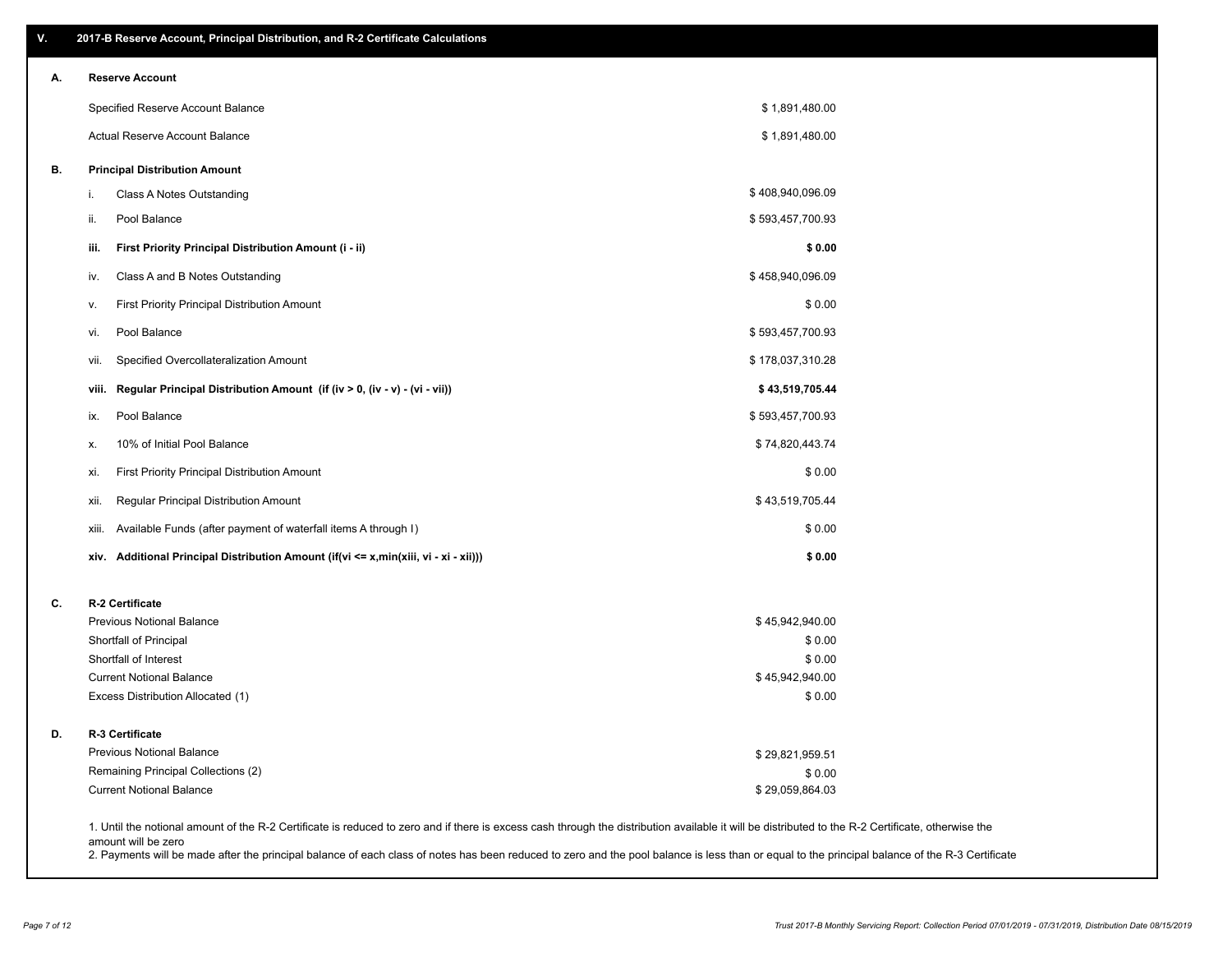|                              |                                                         | Paid            | <b>Funds Balance</b> |
|------------------------------|---------------------------------------------------------|-----------------|----------------------|
| <b>Total Available Funds</b> |                                                         |                 | \$12,025,114.60      |
| A                            | <b>Trustee Fees</b>                                     | \$0.00          | \$12,025,114.60      |
| В                            | <b>Servicing Fees</b>                                   | \$375,673.33    | \$11,649,441.27      |
| C                            | i. Administration Fees                                  | \$8,333.00      | \$11,641,108.27      |
|                              | ii. Unreimbursed Administrator Advances plus any Unpaid | \$0.00          | \$11,641,108.27      |
| D                            | Class A Noteholders Interest Distribution Amount        | \$999,302.39    | \$10,641,805.88      |
| Е.                           | First Priority Principal Payment                        | \$0.00          | \$10,641,805.88      |
| F.                           | Class B Noteholders Interest Distribution Amount        | \$145,833.33    | \$10,495,972.55      |
| G                            | <b>Reinstatement Reserve Account</b>                    | \$0.00          | \$10,495,972.55      |
| H                            | Regular Principal Distribution                          | \$10,495,972.55 | \$0.00               |
|                              | <b>Carryover Servicing Fees</b>                         | \$0.00          | \$0.00               |
| J                            | Additional Principal Distribution Amount                | \$0.00          | \$0.00               |
| Κ                            | Unpaid Expenses of Trustee                              | \$0.00          | \$0.00               |
| L                            | Unpaid Expenses of Administrator                        | \$0.00          | \$0.00               |
| м                            | i. Remaining Funds to the R-1 Certificateholder(s)      | \$0.00          | \$0.00               |
|                              | ii. Remaining Funds to the R-2 Certificateholder(s)     | \$0.00          | \$0.00               |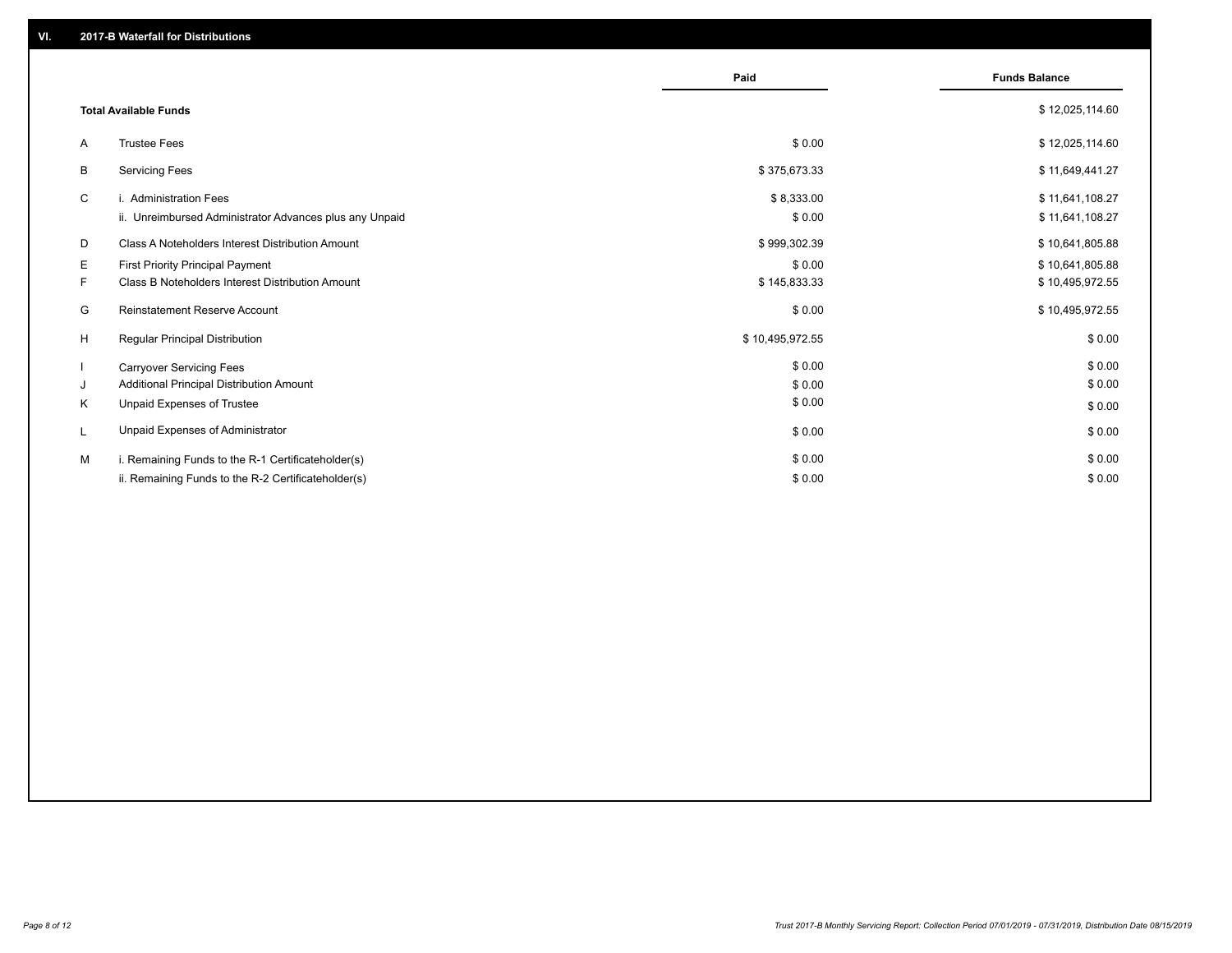| <b>Distribution Amounts</b>                                |                         |                         |                         |
|------------------------------------------------------------|-------------------------|-------------------------|-------------------------|
|                                                            | A <sub>1</sub>          | A <sub>2</sub> A        | A <sub>2</sub> B        |
| Cusip/Isin                                                 | 83189DAA8               | 83189DAB6               | 83189DAC4               |
| <b>Beginning Balance</b>                                   | \$8,940,096.09          | \$268,000,000.00        | \$132,000,000.00        |
| Index                                                      | <b>LIBOR</b>            | <b>FIXED</b>            | <b>LIBOR</b>            |
| Spread/Fixed Rate                                          | 0.27%                   | 2.82%                   | 0.75%                   |
| Record Date (Days Prior to Distribution)                   | 1 NEW YORK BUSINESS DAY | 1 NEW YORK BUSINESS DAY | 1 NEW YORK BUSINESS DAY |
| <b>Accrual Period Begin</b>                                | 7/15/2019               | 7/15/2019               | 7/15/2019               |
| <b>Accrual Period End</b>                                  | 8/15/2019               | 8/15/2019               | 8/15/2019               |
| Daycount Fraction                                          | 0.08611111              | 0.08333333              | 0.08611111              |
| Interest Rate*                                             | 2.59500%                | 2.82000%                | 3.07500%                |
| <b>Accrued Interest Factor</b>                             | 0.002234583             | 0.002350000             | 0.002647917             |
| <b>Current Interest Due</b>                                | \$19,977.39             | \$629,800.00            | \$349,525.00            |
| Interest Shortfall from Prior Period Plus Accrued Interest | $\mathsf{\$}$ -         | $\mathsf{\$}$ -         | $$ -$                   |
| <b>Total Interest Due</b>                                  | \$19,977.39             | \$629,800.00            | \$349,525.00            |
| <b>Interest Paid</b>                                       | \$19,977.39             | \$629,800.00            | \$349,525.00            |
| <b>Interest Shortfall</b>                                  | $$ -$                   | $\mathsf{\$}$ -         | $$ -$                   |
| <b>Principal Paid</b>                                      | \$8,940,096.09          | \$1,042,437.23          | \$513,439.23            |
| <b>Ending Principal Balance</b>                            | $$ -$                   | \$266,957,562.77        | \$131,486,560.77        |
| Paydown Factor                                             | 0.039557947             | 0.003889691             | 0.003889691             |
| <b>Ending Balance Factor</b>                               | 0.000000000             | 0.996110309             | 0.996110309             |

\* Pay rates for Current Distribution. For the interest rates applicable to the next distribution date, please see https://www.salliemae.com/about/investors/data/SMBabrate.txt.

**VII. 2017-B Distributions**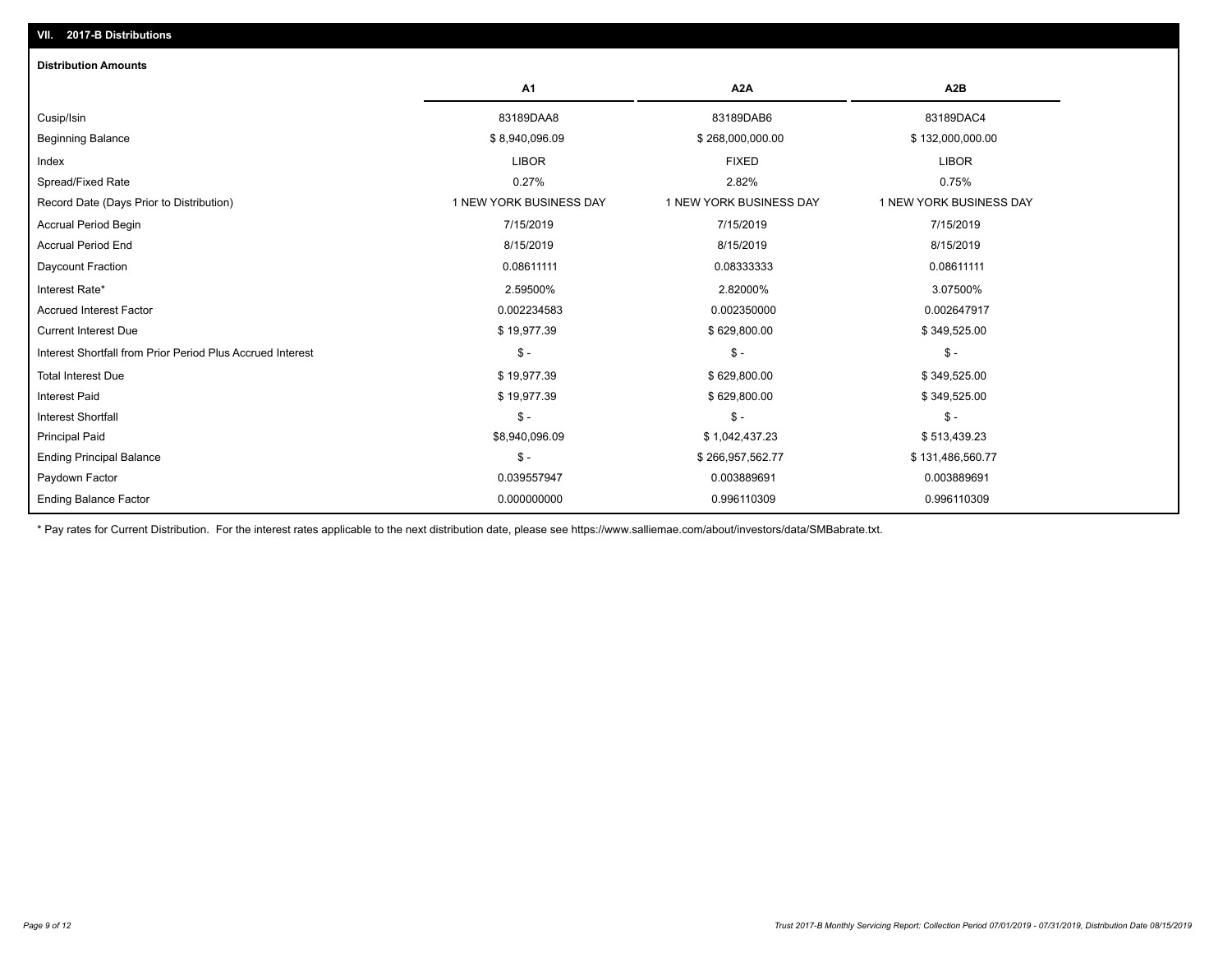| VII. 2017-B Distributions                                  |                         |
|------------------------------------------------------------|-------------------------|
| <b>Distribution Amounts</b>                                |                         |
|                                                            | В                       |
| Cusip/Isin                                                 | 83189DAD2               |
| <b>Beginning Balance</b>                                   | \$50,000,000.00         |
| Index                                                      | <b>FIXED</b>            |
| Spread/Fixed Rate                                          | 3.50%                   |
| Record Date (Days Prior to Distribution)                   | 1 NEW YORK BUSINESS DAY |
| Accrual Period Begin                                       | 7/15/2019               |
| <b>Accrual Period End</b>                                  | 8/15/2019               |
| Daycount Fraction                                          | 0.08333333              |
| Interest Rate*                                             | 3.50000%                |
| <b>Accrued Interest Factor</b>                             | 0.002916667             |
| <b>Current Interest Due</b>                                | \$145,833.33            |
| Interest Shortfall from Prior Period Plus Accrued Interest | $$ -$                   |
| <b>Total Interest Due</b>                                  | \$145,833.33            |
| Interest Paid                                              | \$145,833.33            |
| <b>Interest Shortfall</b>                                  | $$ -$                   |
| <b>Principal Paid</b>                                      | $\frac{1}{2}$           |
| <b>Ending Principal Balance</b>                            | \$50,000,000.00         |
| Paydown Factor                                             | 0.000000000             |
| <b>Ending Balance Factor</b>                               | 1.000000000             |

\* Pay rates for Current Distribution. For the interest rates applicable to the next distribution date, please see https://www.salliemae.com/about/investors/data/SMBabrate.txt.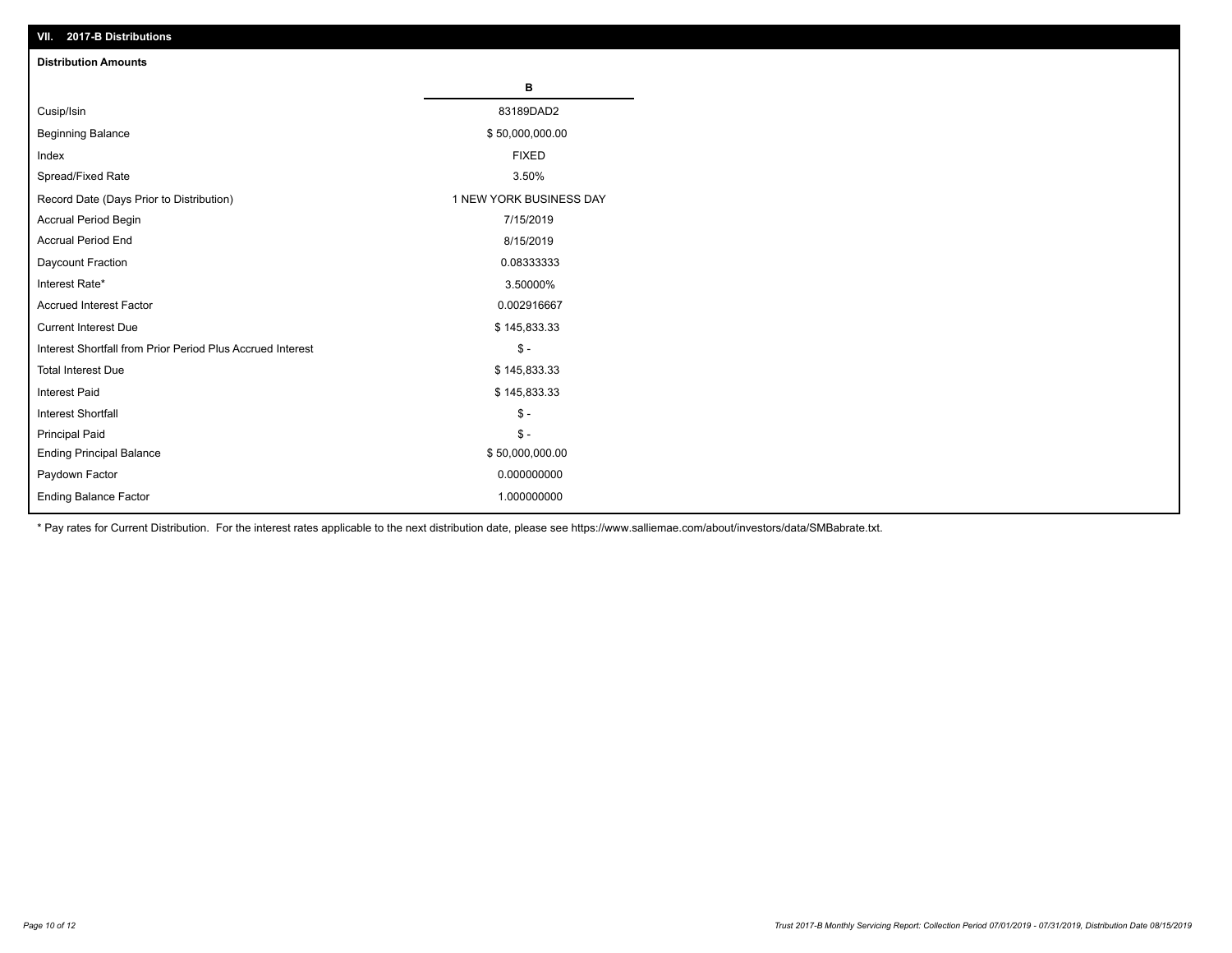#### **Since Issued Total CPR**

$$
\text{total CPR} = 1 - \left(\frac{APB}{PPB}\right)^{\left(\frac{12}{MSC}\right)}
$$

APB = Actual period-end Pool Balance PPB = Projected period-end Pool Balance assuming no prepayments and no defaults Pool Balance = Sum(Principal Balance + Interest Accrued to Capitalize Balance) MSC = Months Since Cut-Off

#### **Since-Issued Total Constant Prepayment Rate (CPR)**

Since-Issued Total CPR measures prepayments, both voluntary and involuntary, for a trust student loan pool over the life of a transaction. For each trust distribution, the actual month-end pool balance is compared against a month-end pool balance originally projected at issuance assuming no prepayments and defaults. For purposes of Since- Issued Total CPR calculations, projected period end pool balance assumes in-school status loans have up to a six month grace period before moving to repayment, grace status loans remain in grace status until their status end date and then to move to full principal and interest repayment, loans subject to interim interest or fixed payments during their in-school and grace period continue paying interim interest or fixed payments until full principal and interest repayment begins, all other trust loans are in full principal and interest repayment status, and that no trust loan in full principal and interest repayment moves from full principal and interest repayment status to any other status.

#### **Weighted Average Coupon**

*WAC1 = APB* ((*CIR*)\*(*APB*))

*WAC2 = APB*  $\frac{((APCL)^{*}(APB))}{APB}$  wac<sub>3</sub> =  $\frac{((ACTL)^{*}(A)P}{APB}$ 



APB = Actual period-end Pool Balance

CIR = Average of the Contractual Interest Rate (1)

APCL = Average of the Applicable Interest Rate (2)

ACTL = Average of the Actual Interest Rate (3)

#### **Weighted Average Coupon (WAC)**

(1) Contractual Interest Rate represents the interest rate indicated in the Promissory Note

(2) Appliclable Interest Rate represents the interest rate after rate reductions, if applicable, are applied

(3) Actual Interest Rate represents the interest rate when borrower incentive programs and rate reductions, if applicable, are applied